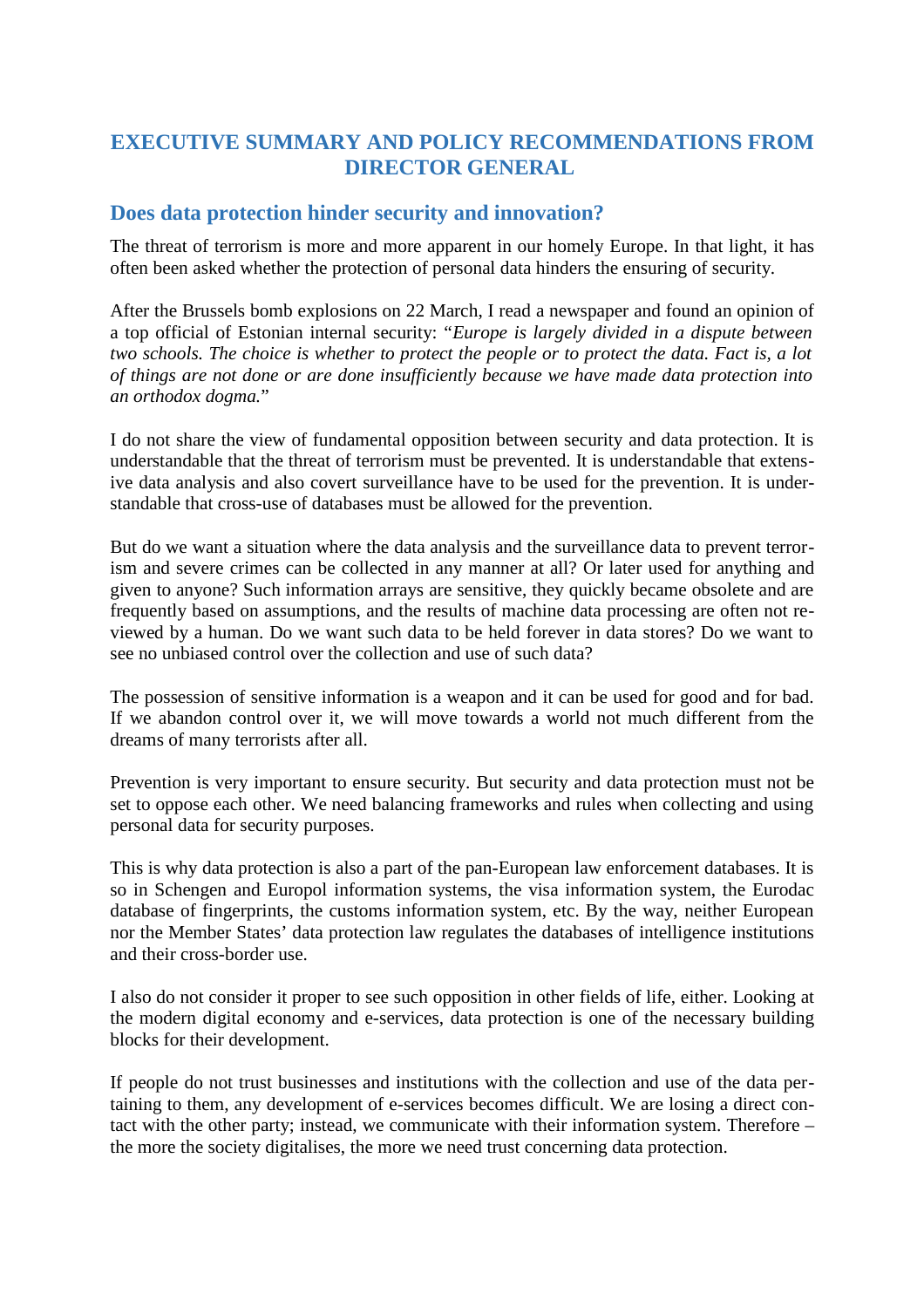Thus, we also need rules here – how personal data can be collected, how long the data can be used, when the data can be handed over, when the data collected for one purpose can be used for another purpose, how people themselves can access the data collected about them, etc., etc.

But I agree with the security official referenced above, in that data protection must not become a thing in itself. We need balancing rules and their common-sense implementation, not a full brake on necessary activities.

### **Data Protection Inspectorate in 2015**

I now provide a summary of our last year's activities in numbers, as a comparative table:

| <b>OPERATING INDICATORS</b>                                                                                  | 2012           | 2013                    | 2014                     | 2015     | incl. 2015<br>IKS, EES // |
|--------------------------------------------------------------------------------------------------------------|----------------|-------------------------|--------------------------|----------|---------------------------|
| AvTS<br>Soft law making, policy advice                                                                       |                |                         |                          |          |                           |
| Guidelines                                                                                                   | 4              | 12                      | 6                        | 4        |                           |
| Opinions on draft legislation                                                                                | 21             | 30                      | 28                       | 35       |                           |
| <b>Communication</b>                                                                                         |                |                         |                          |          |                           |
| Questions                                                                                                    | 817            | 1,370                   | 1,144                    | 1,369    | 1,124 // 245              |
| Help line calls                                                                                              | 1,160          | 1,344                   | 1,141                    | 1,136    | 915 // 154                |
| Consultation meetings (to enterprises, authorities)                                                          | 56             | 69                      | 34                       | 33       | $27 \frac{1}{6}$          |
| Training courses (organised or lectured at)                                                                  | 18             | 19                      | 24                       | 18       |                           |
| <b>Legal proceedings</b>                                                                                     |                |                         |                          |          |                           |
| Circulars (without initiating supervision)                                                                   | $\frac{1}{2}$  | ٠                       | $\overline{\phantom{a}}$ | 5        |                           |
| incl. address of circulars                                                                                   |                |                         |                          | 149      |                           |
| Comparative monitoring                                                                                       | $\overline{4}$ | $\overline{\mathbf{4}}$ | 6                        | 14       |                           |
| incl. the number f monitored entities                                                                        |                |                         |                          | 412      |                           |
| Complaints (filed)                                                                                           | 404            | 550                     | 413                      | 446      | 329 // 117                |
| Self-initiated supervisory cases (initiated)                                                                 | 191            | 171                     | 152                      | 384      | 116 // 240                |
| incl. preventive data protection audits                                                                      | $\overline{7}$ | $\boldsymbol{6}$        | 16                       | 24       |                           |
| Inspections on the spot (in supervisory cases)                                                               | 23             | 15                      | 48                       | 35       |                           |
| Recommendations (in supervisory cases)                                                                       |                |                         |                          | 299      |                           |
| Precepts (normally preceded by a recommendation; normally                                                    | 187            | 120                     | 86                       | 77       |                           |
| includes a warning about coercive fines)                                                                     |                |                         |                          |          |                           |
| incl. in the field of registration (without prior recommenda-                                                | 130            | 67                      | 45                       | 28       |                           |
| tions)                                                                                                       |                |                         |                          |          |                           |
| Misdemeanour cases (closed)                                                                                  | 43             | 29                      | 11                       | 16       |                           |
| Penal law fines (misdemeanour punishment), coercive fines                                                    | 39             | 22                      | 8                        | 15       |                           |
| (repeated coercive measure in supervisory cases)                                                             |                |                         |                          |          |                           |
| <b>Special proceedings</b>                                                                                   |                |                         |                          |          |                           |
| Registration applications (processing sensitive personal data                                                | 608            | 602                     | 902                      | 540      |                           |
| or appointing a responsible person for it)                                                                   |                |                         |                          |          |                           |
| Approval requests for databases (upon establishing, taking                                                   | 84             | 89                      | 115                      | 167      |                           |
| into use, changing data, terminating)                                                                        |                |                         |                          |          |                           |
| Permit applications for scientific research without obtaining                                                | 13             | 17                      | 13                       | 29       |                           |
| the consent of data subjects                                                                                 |                |                         |                          |          |                           |
| Permit applications for data transfer to 3 <sup>rd</sup> countries                                           | $\overline{7}$ | 6                       | 13                       | $\bf{8}$ |                           |
| Applications concerning own data in the databases of Schen-<br>gen, Europol and other cross-border databases | $\overline{4}$ | 6                       | 6                        | 10       |                           |

### **About the preparation of guidance texts**

The abstract nature of data protection law and the speed of information technology development dictate the need for explanatory helper materials and also require data protection institu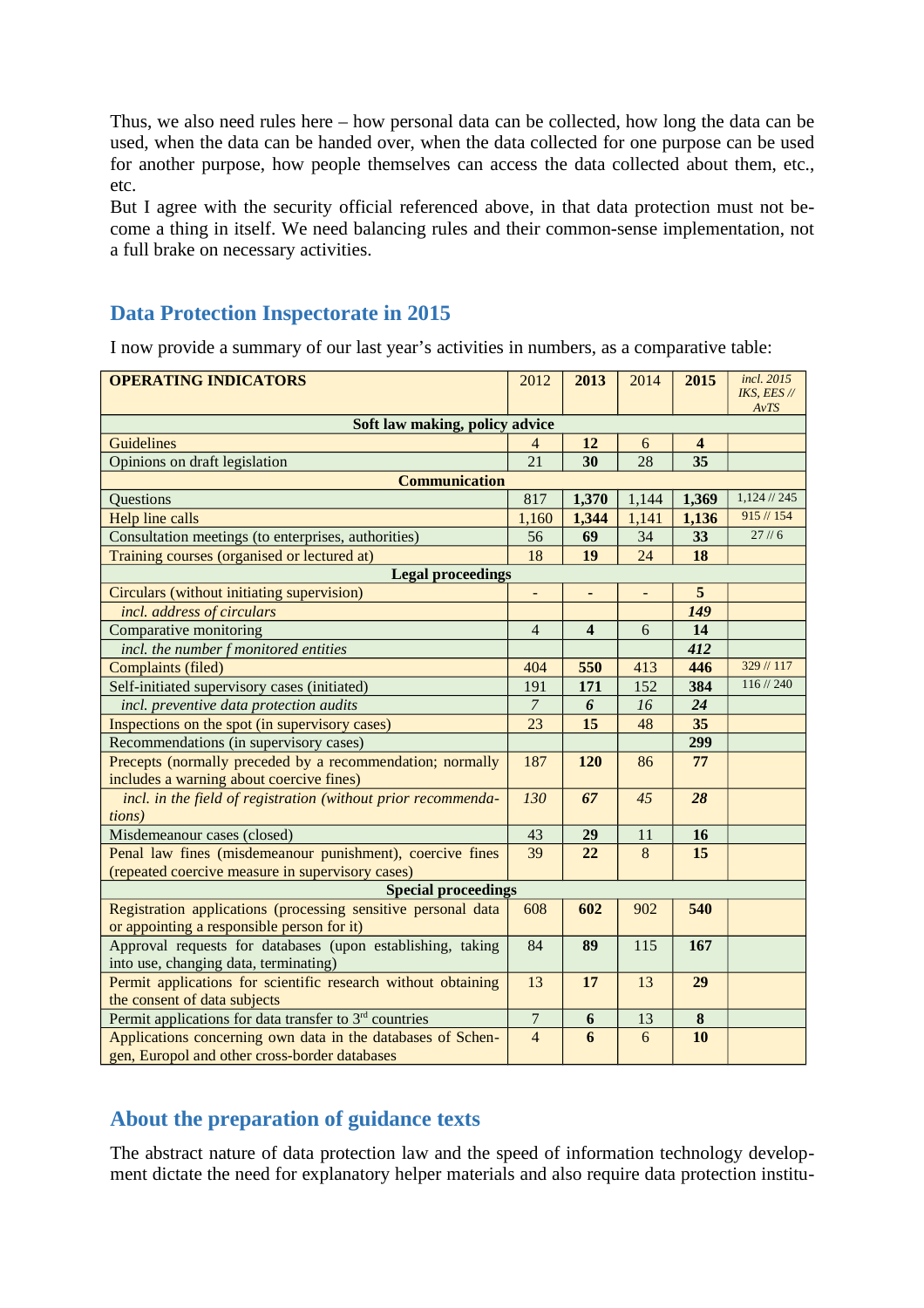tions to have transparent opinions. This is why we contribute to the preparation of guidelines covering both legal and information technology matters.

The manual ..Isikuandmete avalikustamine meedias: Andmekaitse Inspektsiooni sekkumiskriteeriumid" ["*Disclosure of personal data in the media: Data Protection Inspectorate's intervention criteria*"] covers both professional journalism and social media. We reviewed our opinions in light of the Law Enforcement Act. We raised the intervention threshold on media disputes because these are normally private law disputes with no public interest for intervention. Such disputes need to be resolved in court, not through an administrative body.

For example, we usually do not initiate supervision if someone requests that the data about expired punishments be removed from the media. Nothing stops an offender from suing an applicant in court. Cases involving minors are an exception. We also intervene if someone acquitted in court needs help.

There are three manuals that help with issues encountered in practice, where information technology and data protection intertwine:

- "IP-aadress ja privaatsus" ["IP address and privacy"],
- ...Kantavad seadmed ja privaatsus" ["Portable devices and privacy"],
- "Metaandmed ja privaatsus" ["Metadata and privacy"].

We have also made amendments to earlier manuals, to keep them up to date.

# **About legislative consultations**

Among draft legislation, 35 drafts were those for which we were individually asked for an opinion or for which we opined on our own initiative. We additionally reviewed 167 database co-ordination applications – this includes the reviewing of draft statutes or some other draft founding documents of the databases.

I acknowledge that many of our comments are repeated from draft to draft. For example, that the purpose of collecting persona data should be worded specifically as possible (otherwise it would be impossible to assess what is necessary to collect and what is not). Or that the statutes should be as specific as possible concerning the contents of the data. Or that the time limits for preserving the data must be set as well, and not randomly at that.

I can highlight three remarkable examples among the legislative disputes of the last year:

- **a) The plan to have the Draft Act Amending the Work Ability Allowance Act grant insurance providers direct access to the e-health data.** The amendments were added to the Draft Act after a co-ordination round. We considered this kind of access impermissible. The Social Committee of Riigikogu (Parliament) agreed with us and the Ministry of Social Affairs took back the amendments. With that Draft Act, it was the first time that I used my prerogative to turn to the Chancellor of Justice with an extraordinary rapport. I asked that the Chancellor of Justice consider the initiation of a constitutionality review case if the Draft Act were to be adopted. Fortunately, it was not needed;
- **b) The Draft Act Amending the Taxation Act was intended to grant the Tax and Customs Board the right to get communications data from communications undertakings, and access to all databases for the purpose of risk assessment (tax intelligence). It also prescribed the publishing of the persons having received a**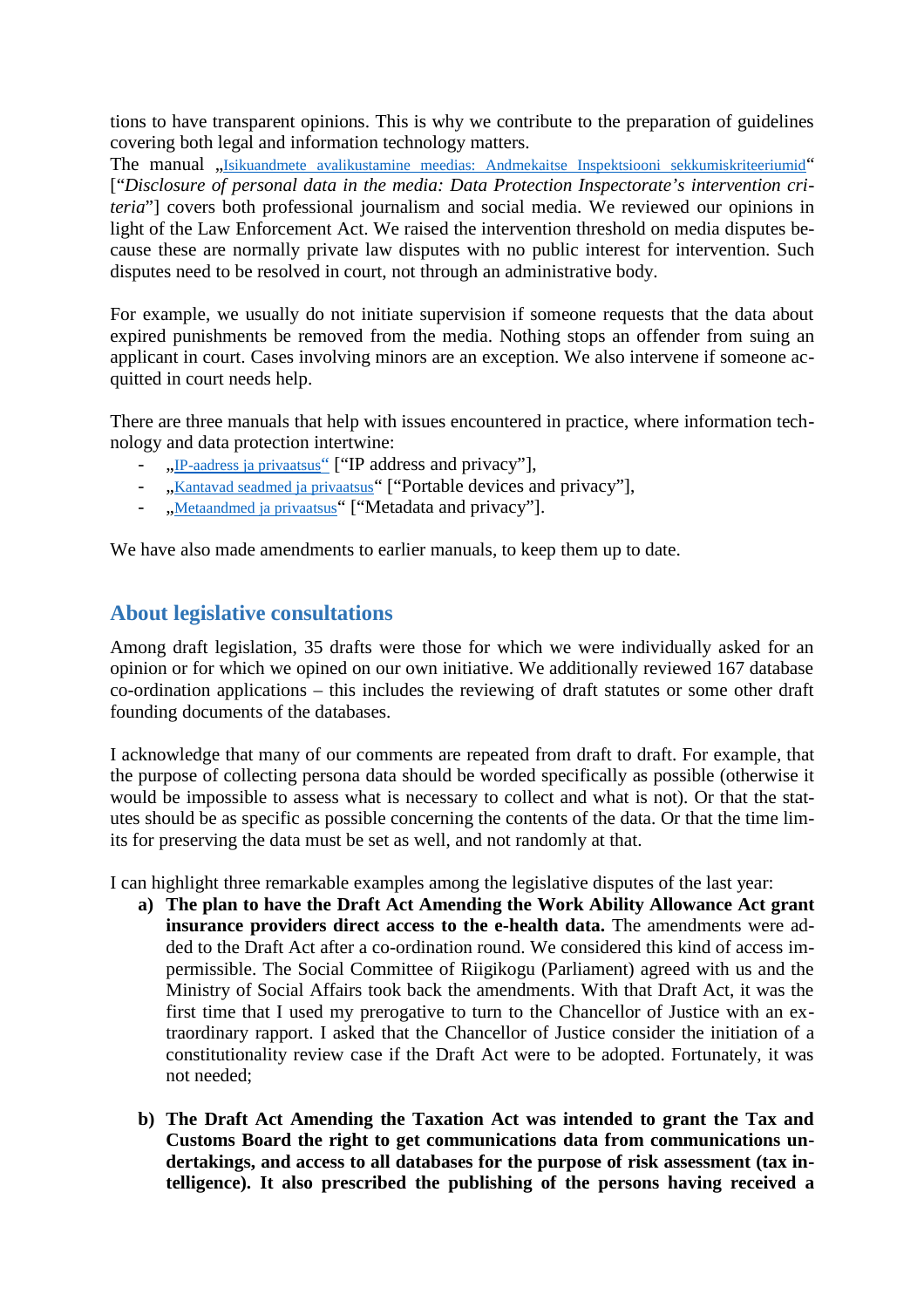**grant from associations subject to income tax incentive**. We considered those plans excessive. Concerning the communications data, the preparers of the Draft Act took half a step back and abandoned the asking for details of communications services. We still consider unlimited access to all databases to be excessive. Why are e.g. health data needed for tax intelligence? The wish to publish the names of grantees is incomprehensible. This information is available to the Tax Board, but what added value comes from publishing them in the Internet? I remind you that associations subject to income tax incentives and paying grants include also religious associations, support associations for the disabled, etc. The Draft Act has made its rounds and reached the Ministry of Justice, to which we presented our continuing worries;

**c) The establishment of the database of traffic accidents was planned to grant public access to the anonymous statistics of traffic accidents**. Everyone interested would have been able to learn the data of every victim of every accident: address, gender, age, weight, length, health disorders significant for the accident, the severity level of injuries, vehicle data, the time and place of the accident, even photographs. The preparers of the Draft Act thought that the database was anonymous because it contained no names and personal ID codes of the victims. Naturally, such a database cannot be called anonymous by any stretch. It was incomprehensible what the purpose and gain of such publication was supposed to be.

### **About communication work**

Replying to queries for explanations is one of our most intensive work areas – there were 1,369 of such queries filed last year. Additionally, the Inspectorate's officials take turns on telephone watch – the helpline enables faster answering of simple questions. Last year's 1,136 calls to the information hotline were divided as follows:

- 154 questions about the accessibility of public sector information and access restrictions,
- 147 questions about the publishing of personal data on the Internet (or ceasing the publishing),
- 108 questions about the use of personal data in employment relationships,
- 102 questions about the registration of the processing of delicate personal data,
- 78 questions about the use of recording devices,
- 20 questions about electronic spam mail,
- the rest of the calls did not concern matters in our competence.

We answer the questions more widely than our supervision competence would dictate. Concerning the publishing of personal data on the Internet, people are asking how to remove the personal data of their own or their close ones from search engines and social media. As a rule, the exercise of the so-called right to forgetting is a private law dispute where a supervision case is normally not initiated. Regardless, we explain what the persons themselves can do for their protection.

Concerning the requests for training and counselling, we have to make a choice because we cannot fulfil all requests. We base our choice on an impact assessment – when our contribution yields the most benefit. We conducted 18 training courses and 33 consultations to businesses and institutions last year.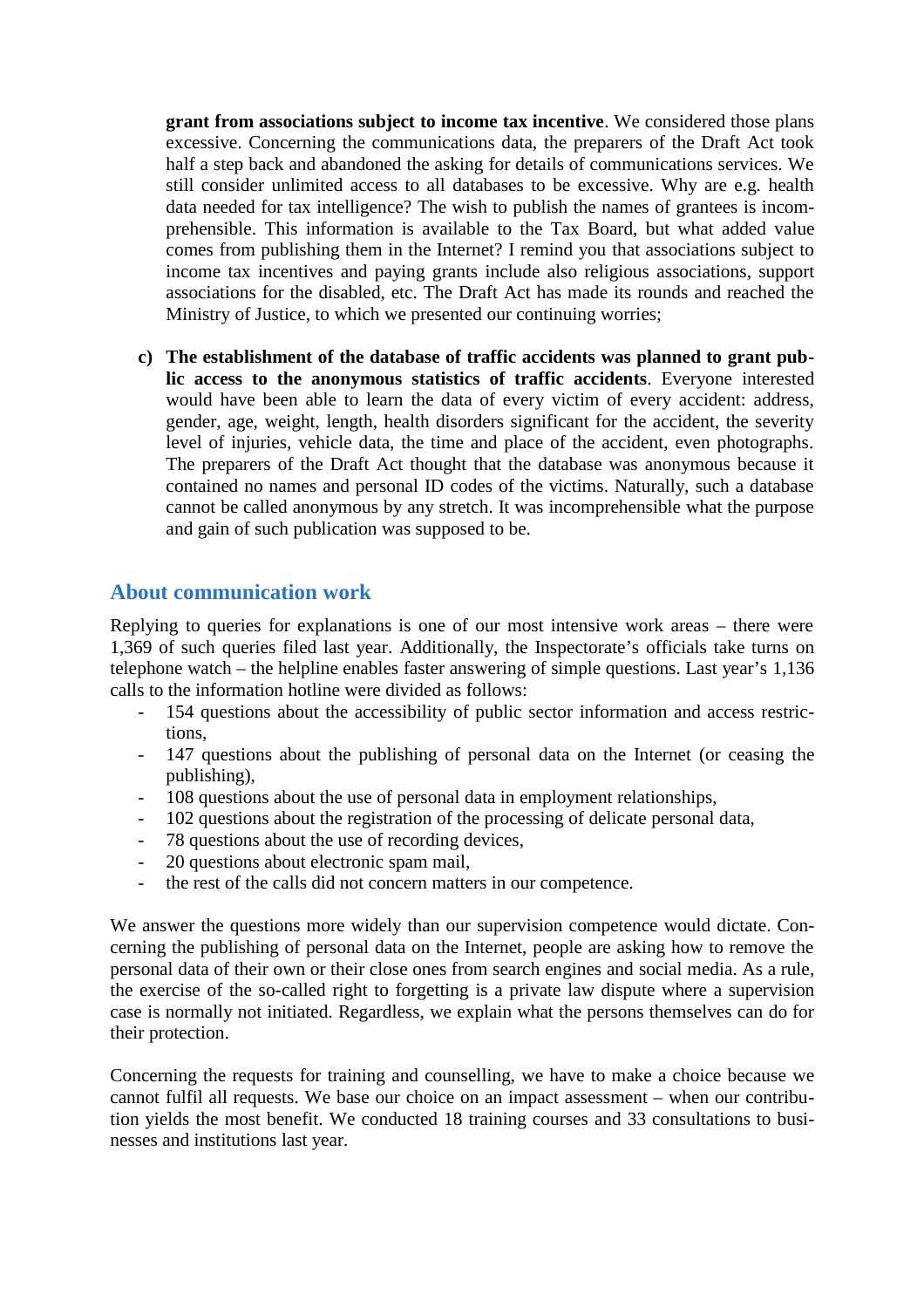A prioritised field in this context has been e-commerce. Good co-operation has been established with Estonian E-Commerce Association and the Consumer Protection Board.

We have also trained the public sector (personal data, public information, access restrictions), incl. in co-operation with the State Information System Authority (the National IT-Authority).

In awareness-raising work, we often use the help of partners and co-operation networks. I would like to mention co-operation with the E-Health Foundation and the Health Board in the field of the Internet forum for the protection of health data, the transparency and protection of persona data in government institutions - the network of chief privacy and transparency officers of governmental bodies, the data protection section of the Labour Inspectorate's work life portal, and our expert contribution to the projects "Nutiturva 2017" ["Smart Security"] and "Targalt Internetis" ["Smart on the Internet"]. ".

## **About preventive supervision**

In addition to investigating individual violations, we try to have a wider impact on the protection of private life and the accessibility of public information by performing preventive supervision.

So, we conducted 14 comparative monitoring last year – assessing a total of 412 enterprises and public sector bodies. We send a summary of the monitoring together with the main conclusions to all participants. We usually make suggestions and recommendations based on the monitoring, as well as supplement our manuals. In case of more serious problems, we react with precepts.

The largest of last year's monitoring concerned the publishing of information on the websites of 213 local self-governments (municipalities). Upon preparing the checklist, we consulted with the Estonian Association of Rural Self-Governments and the Association of Estonian Cities, to be able to focus on practical problems. Based on the monitoring, the Inspectorate's advisory committee chose the municipalities of Halinga and Jõgeva as the local self-governments with the best online information. We conducted a similar monitoring for 15 county administrations.

The monitoring also concerned:

- the general terms of digital TV service providers (5),
- the use of telematics services (car-tracking) in private businesses (8),
- the deletion of personal data at the sellers of used electronic equipment (10),
- the data protection of communications enterprises (7), e-stores (10) and e-school information systems (3),
- the collection and use of customer data in banks (15) and sports clubs (12),
- the collection and use of data about private person debtors in debt collection enterprises (20),
- the implementation of access restrictions in the public document registers of schools (60).

In co-operation with the data protection inspectorates of Latvia and Lithuania, we monitored the processing of personnel data in the biggest store chains of the Baltic republics (4 in Estonia).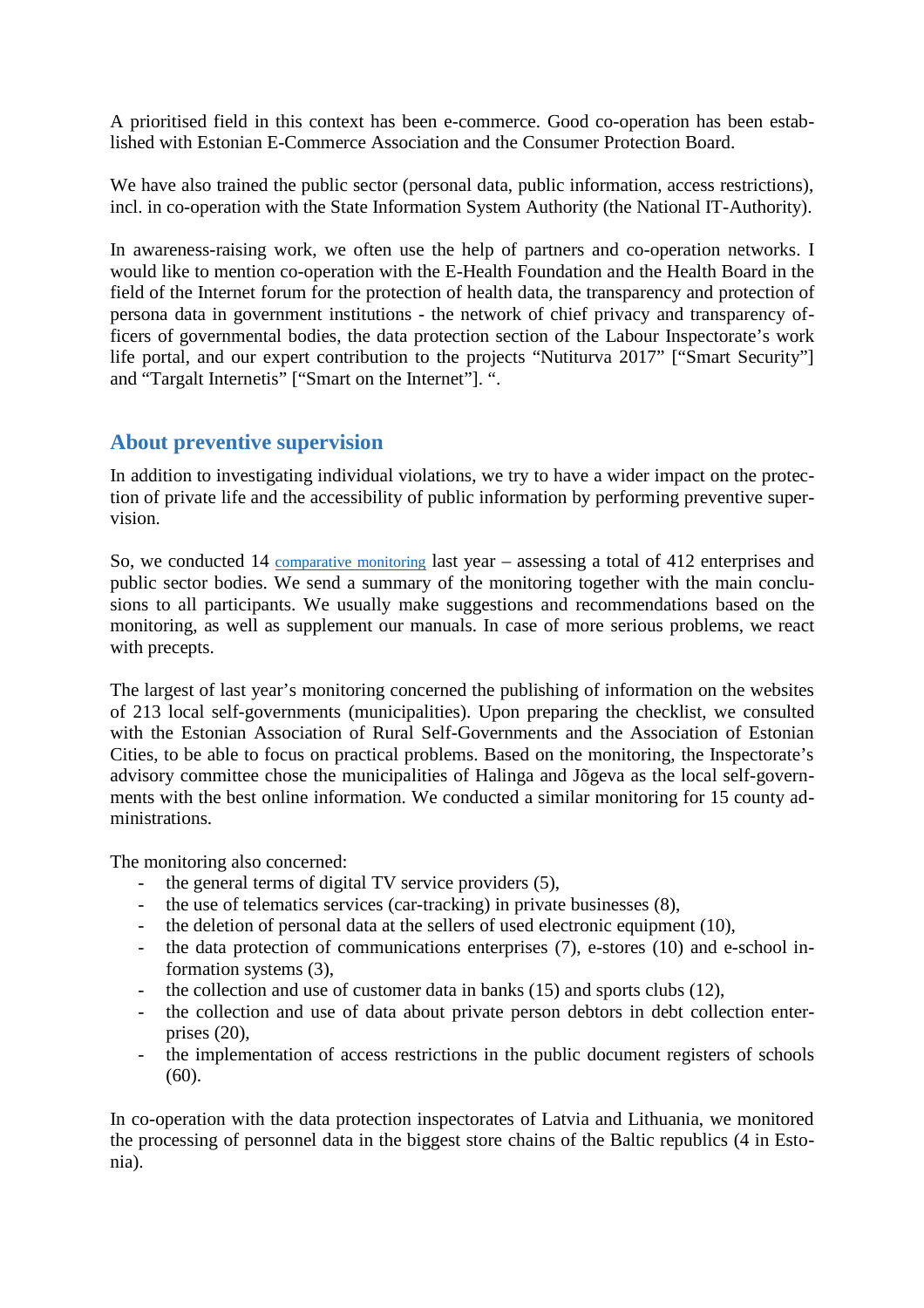Last year's joint initiative of the Global Privacy Enforcement Network (GPEN) called the Internet Sweep Day focussed on the online safety of children; a total of 1,494 websites and mobile applications were monitored all over the world. The Inspectorate monitored 30 popular mobile applications in Estonia.

As a new form of preventive supervision, we implemented circulars. If we discover a problem that may presumably concern all enterprises or public sector bodies, we send them explanatorily circulars without initiating an investigation. Last year, we sent 5 circulars to 149 addressees.

Another form of preventive supervision is data protection audits in enterprises or public sector bodies that are large or process sensitive data. We focussed on healthcare. We audited 22 health centres and family physician centres/practices, while the State Information System Authority provided its own input into the checklist. We also audited East Tallinn Central Hospital [Ida-Tallinna Keskhaigla] and Estonian part of the European Visa Information System.

# **About the handling of violations**

When we initiate proceedings, we prefer finding as fast and sustainable solution to the problem as possible. Last year, we received a total of 446 complaints. We initiated 384 more supervising cases on our own initiative.

We made 299 recommendations (in simpler matters, without asking for feedback) and suggestions (awaiting feedback) and 77 precepts in the course of supervision. Precepts almost always contain a warning of coercive fine. As a rule, the precepts were fulfilled; we had to make good on our coercive fine warning on just one occasion last year.

We closed 16 misdemeanour cases last year. 14 of them ended with imposing a fine. Half the punishments were for the abuse of the right to professional access to personal data (primarily health data, the police's database, the Population Register). Half the punishments were for the disclosure of sensitive personal data in the web-based document registers of local self-governments – we have usually limited ourselves to just warning before, but as it turns out, the number of such violations has unfortunately grown.

We changed our practice regarding electronic spam mail – the menace showed a growth trend. An individual spam message is a minor violation, but there is an entire industry behind it. A single message is sent tens of thousands of times even in the small country that is Estonia. All in all, it pushes people away from the online economy. You trust your contact data to one business or leave them afloat in the cyberspace, and the flows of spam SMS and e-mails just don't seem to cease anymore.

For that reason, we decided to make a precept of general nature to the sender already for the first violation. For the second violation, we apply coercive fine. In the case of the third violation, we publish the violator in the blacklist on the Inspectorate's website. The blacklist is intended as a warning to those business who would or could order the spam sending of their advertisements from the violators. And it seems to work because the blacklist prepared last spring has not grown thus far.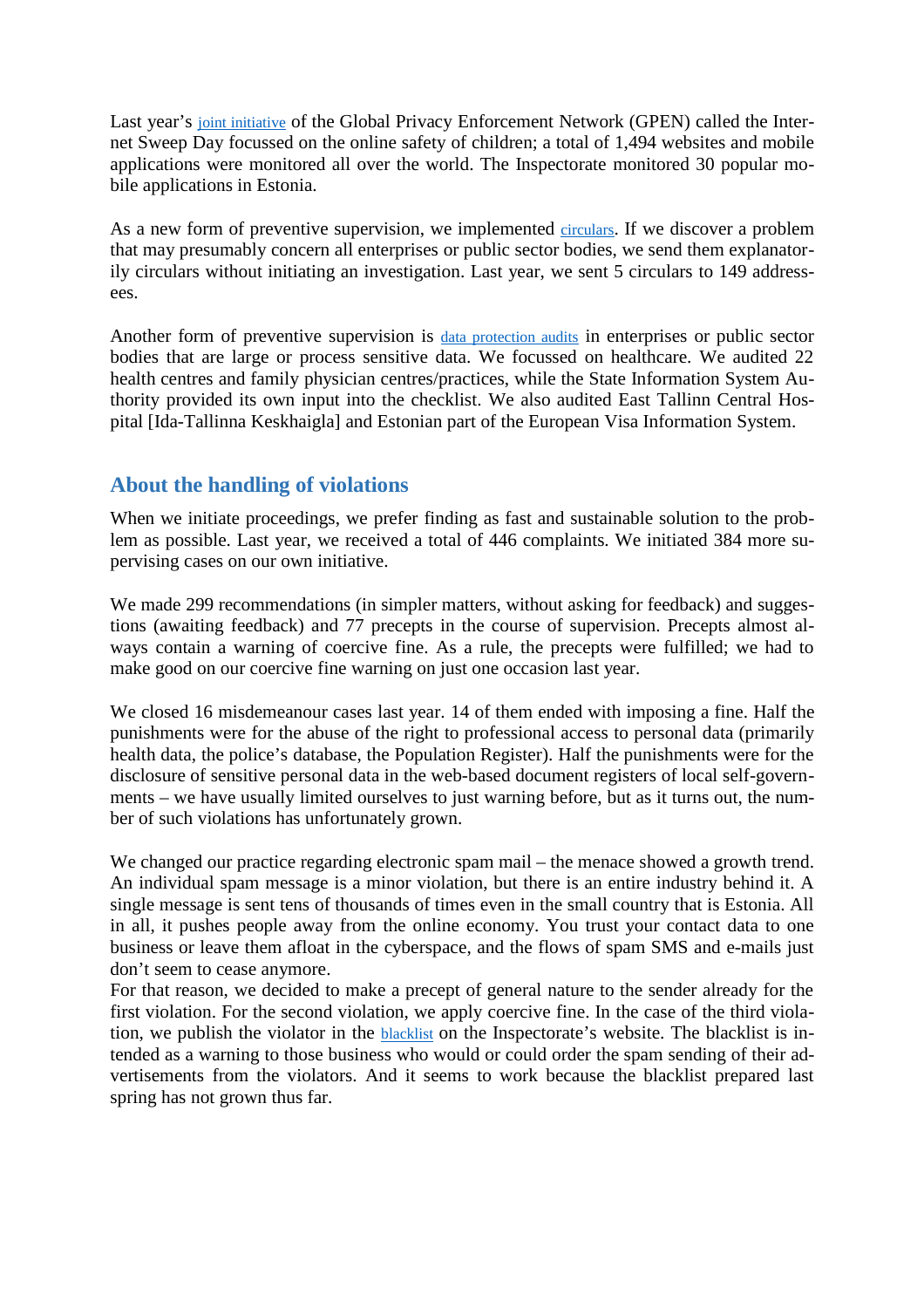# **About the background of data transfers to 3rd countries**

If a business is sending the personal data of Europeans to another business outside Europe where the data protection level is insufficient, it needs the permit of a data protection institution. In 2000, European Commission and the United States of America signed a Safe Harbour agreement concerning data protection and the Commission acknowledged the existence of a sufficient data protection level in those business that joined the programme established on the basis of that agreement.

On 6 October 2015, European Court of Justice declared the Safe Harbour null and void. In February this year, the Commission and US government reached an agreement in principle. The final implementation is still ahead.

Some data protection institutions consider it necessary to apply sanctions to businesses that used the Safe Harbour programme and continue to send personal data to the US in that manner. The Inspectorate does not apply sanctions but awaits the entry into force of the new data forwarding agreement. The businesses that used the Safe Heaven programme acted in good faith and have not violated anything out of malice.

I also have to note with resignation that the discussion of the topic of transferring personal data to the US contains a notable amount of hypocrisy.

# **The Data Protection Inspectorate in 2016**

# *Supervision over the keeping of databases and the protection of information with access restrictions*

In my previous annual presentation, I wrote that there was a frightening lack of order in the registration matters of the public sector databases. I referred to wide-scale ignoring of the requirement of database pre-approval, the requirement to implement security measures and the requirement to audit data protection.

On 16 January 2016, the new law amendments entered into force that transferred the supervision over the keeping of the public sector's databases from the State Information System Authority to the Data Protection Inspectorate. We also received the budget funds for one additional job position. Moreover, the Inspectorate was expressly given the supervision competence over the protection of information with access restrictions (regardless of whether it contains persona data).

We signed a co-operation arrangement with the State Information System Authority as a cyber security and network security institution, in order to effectively help each other upon tidying the public sector's data management.

On 30 March 2016, I undersigned extensive amendments to the general manual on public information. Among the rest, we supplemented it with a chapter on the protection of restricted information. While there is a separate law and a detailed implementing regulation concerning the protection of national security secrets, there were no helping and standardising requirements concerning restricted information. The new chapter should fill that void.

This year's goal of the supervision of databases is to tidy the foundation of register management – the data about all databases, kept in the Administration System of the State Informa-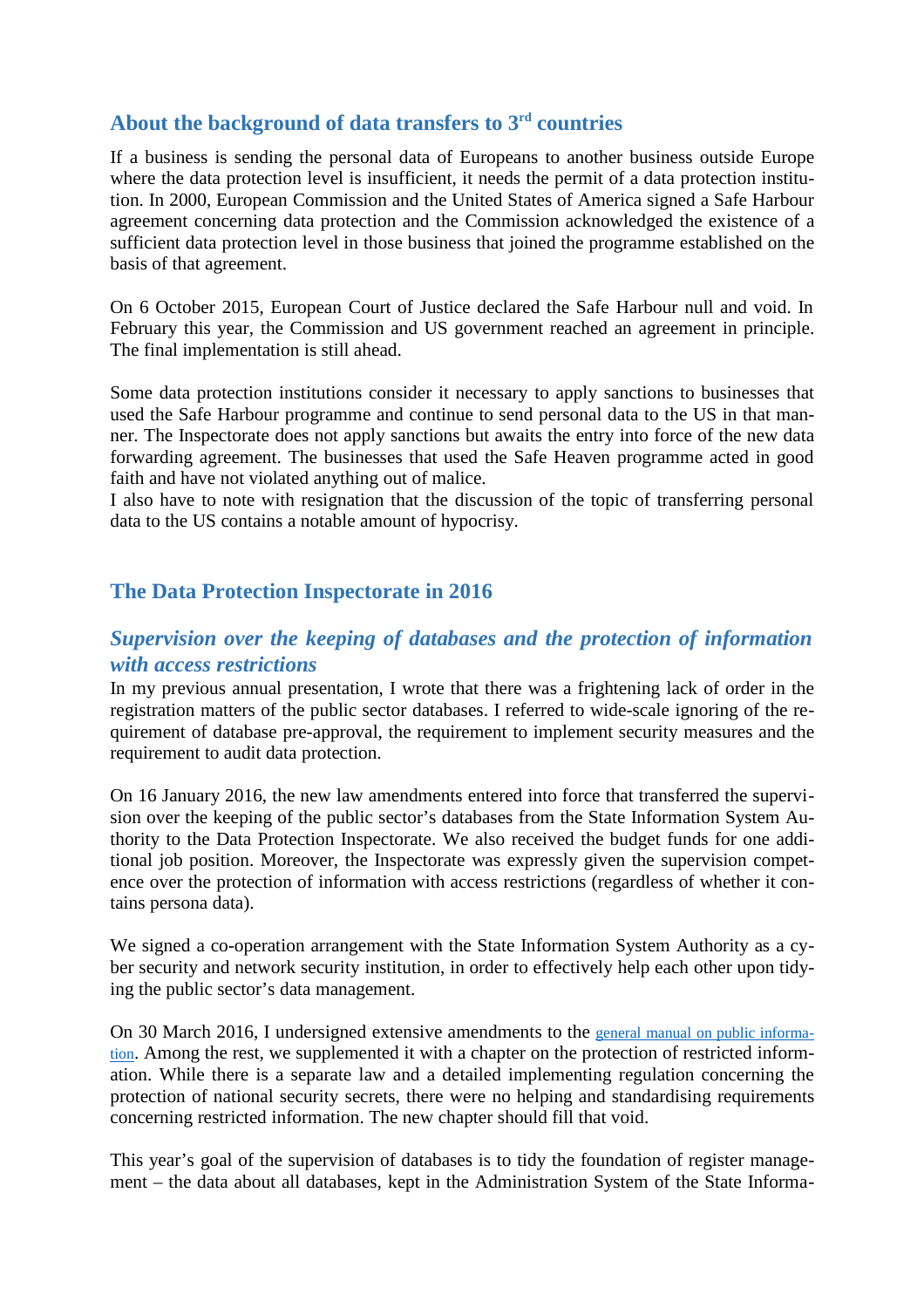tion System. In February monitoring, we found that 138 of the state's 353 databases had the status "being established", while actually being already in use and interfaced to the data exchange layer of databases (the X-Road). We have started dealing with the violators under the supervision procedure.

Additionally, the Ministry of Economic Affairs and Communications asks us for information before deciding the allocation of funds for a database from the EU structural funds. Those ignoring the basic database hygiene requirements will not get any funds.

## *Healthcare and social sector*

We started the preparation of the guideline of using and forwarding data about persons needing healthcare and welfare aid last year; due to an employee leaving, the completion of the manual was delayed until this year. The purpose is to provide a practical material to help those moving data about persons in need between institutions (the welfare and child protection workers of local governments, the police, schools, kindergartens, healthcare personnel, etc.). Information about a person in need must not be left stuck in one place while referring to data protection, but the data must be used securely in light of their sensitivity.

This year's plans also include the auditing of 24 general practitioners and the follow-up auditing of the e-ambulance system (at the time of the last year's audit, the e-ambulance system did not function satisfactorily).

## *Personal data in business and working life*

We have already organised a round table with the developers of software solutions for estores. E-traders are normally using standard solutions, so with advising the software developers, any data protection problems can be prevented "in the bud". With the initiative and support of the Chamber of Commerce and Industry, a series of training courses on practical matters are planned for businesses.

The use of modern technology in customer and employment relations is planned to be covered with several activities this year. Probably the most extensive of those is joint monitoring with the Consumer Protection Board – we will jointly inspect at least 10 mobile applications for eshopping. We will use the help of IT experts in that, to make sure that what is promised to the users of the services will also work in practice.

There are also plans to monitor the businesses collecting debts (debts' recovery companies, 10) and providing financial credibility ranking services (3). In insurance providers (14), we inspect the use of customer data in electronic direct mailing.

We contributed to the joint reminder of the Civil Aviation Administration and the Consumer Protection Board, teaching the safe and lawful use of flying and recording drones.

### *Personal data in internal security and law enforcement*

We continue with the internal monitoring efforts initiated last year and the year before that in the area of government of the Ministry of the Interior. We also inspect the Punishment Register (Criminal Records Register) and the public part of the Courts Information System.

Cover adjudications, a strange situation has appeared after the Supreme Court's 11 May 2015 judgement No. 3-3-1-90-14. On the one hand, the opinion of a higher court says that we do not have the supervision competence over courts (court chancelleries) anymore, after the state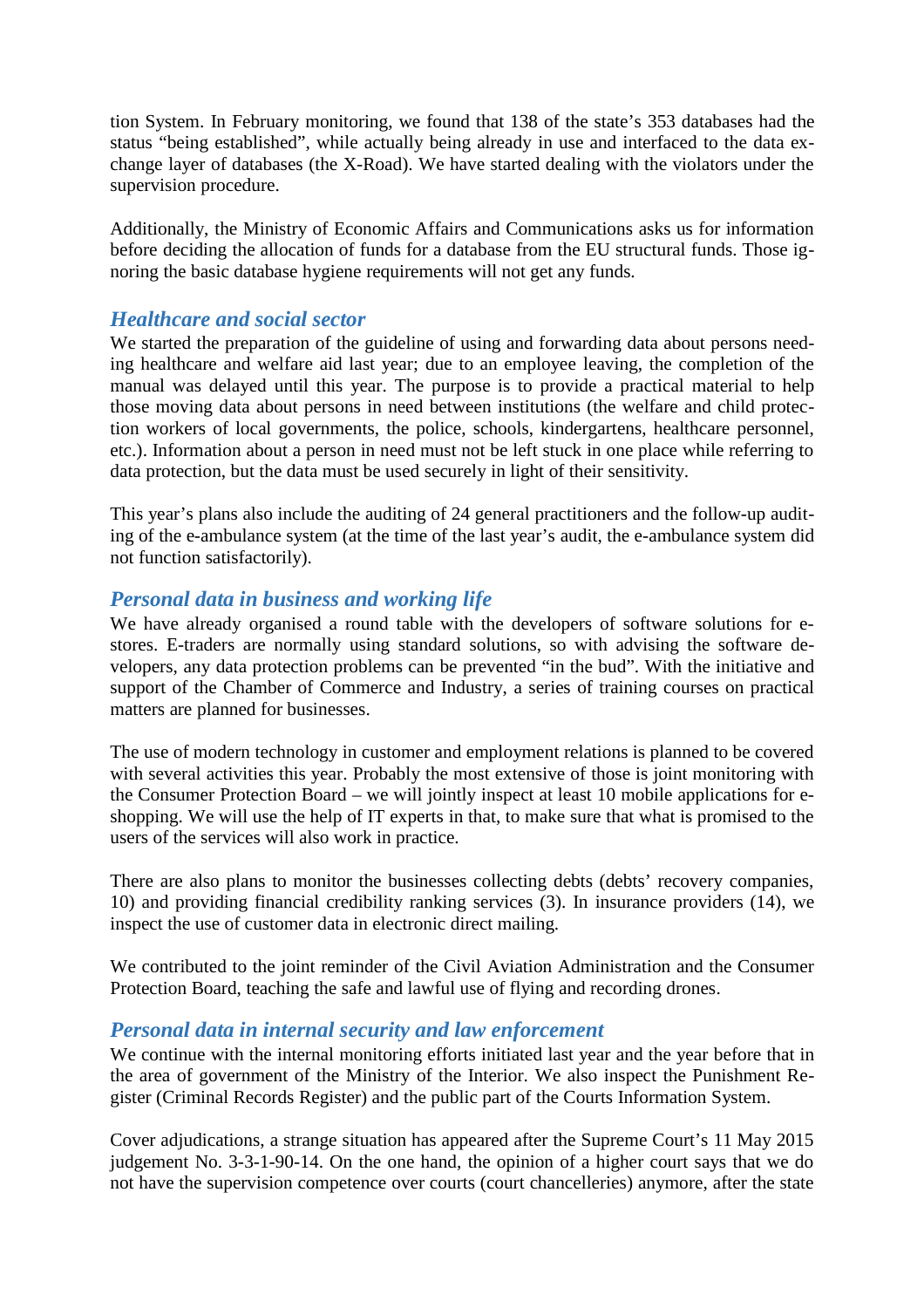supervision was divided into state supervision and administrative supervision. But on the other hand, we continue to have the right to proceed misdemeanour cases concerning court officials under the same circumstances where we do not have the supervision competence anymore. The Ministry of Justice has promised to find a solution to that legal confusion.

### *Public sector information*

Concerning the accessibility of public information, we continue the monitoring of online information of institutions. Due to the added supervision competence over the protection of information with access restrictions, we also conduct on-site inspection visits. We will organise a larger information day for the implementers of the law in co-operation with the State Information System Authority.

We also monitor the functioning of the new provisions of the Public Information Act about the establishing of licenses for the re-use of information, the taking of service charges and the limitation of personal contact data, which entered into force on 16 January 2016.

### *International co-operation*

Estimably in the end of the first semester of 2016, European Union's General Data Protection Regulation on personal data protection together with its Data Protection Directive in the field of law enforcement will be adopted. They should enter into force in the end of a 2-year transition period. This means extensive preparatory work both in the European working party of data protection authorities and at the country level.

## **Most important recommendations in 2016**

### *Recommendations for businesses*

### **a) Account for data protection in IT product development right from the start.**

The IT sector and especially start-up businesses are always developing new business products based on smart collection, analysis and forwarding of personal data. A start-up business is founded to develop a product as quickly as possible. We recommend thinking through the risks to people's private life and account for the data protection requirements right from the start. This way, the product will be more valuable, while ignoring this makes for additional expenses or even failure.

Useful material is available at the Inspectorate's website, among other places. We may not have enough resources to advise every project in detail but we are always willing to organise seminars on practical matters in co-operation with professional associations and the Chamber of Commerce and Industry;

#### **b) The keepers of registers of debts are responsible for the identification of justified interest to view and for the inspection of the data's correctness.**

The law sets out the following obligations for the keepers of registers of debts: 1) to verify the correctness of the debt data, and 2) to identify the viewer's legitimate interest to view the data of the specific person (Personal Data Protection Act, § 11 (6)).

Unfortunately, service providers tend to ignore those obligations, limiting their activities to merely cashing in the fees. All responsibility for their obligations is pushed onto the shoulders of the viewers, and disputes are sent to the Inspectorate. We issued a preliminary warning to the relevant service providers with a circular, pointing out that such a business model is illegal.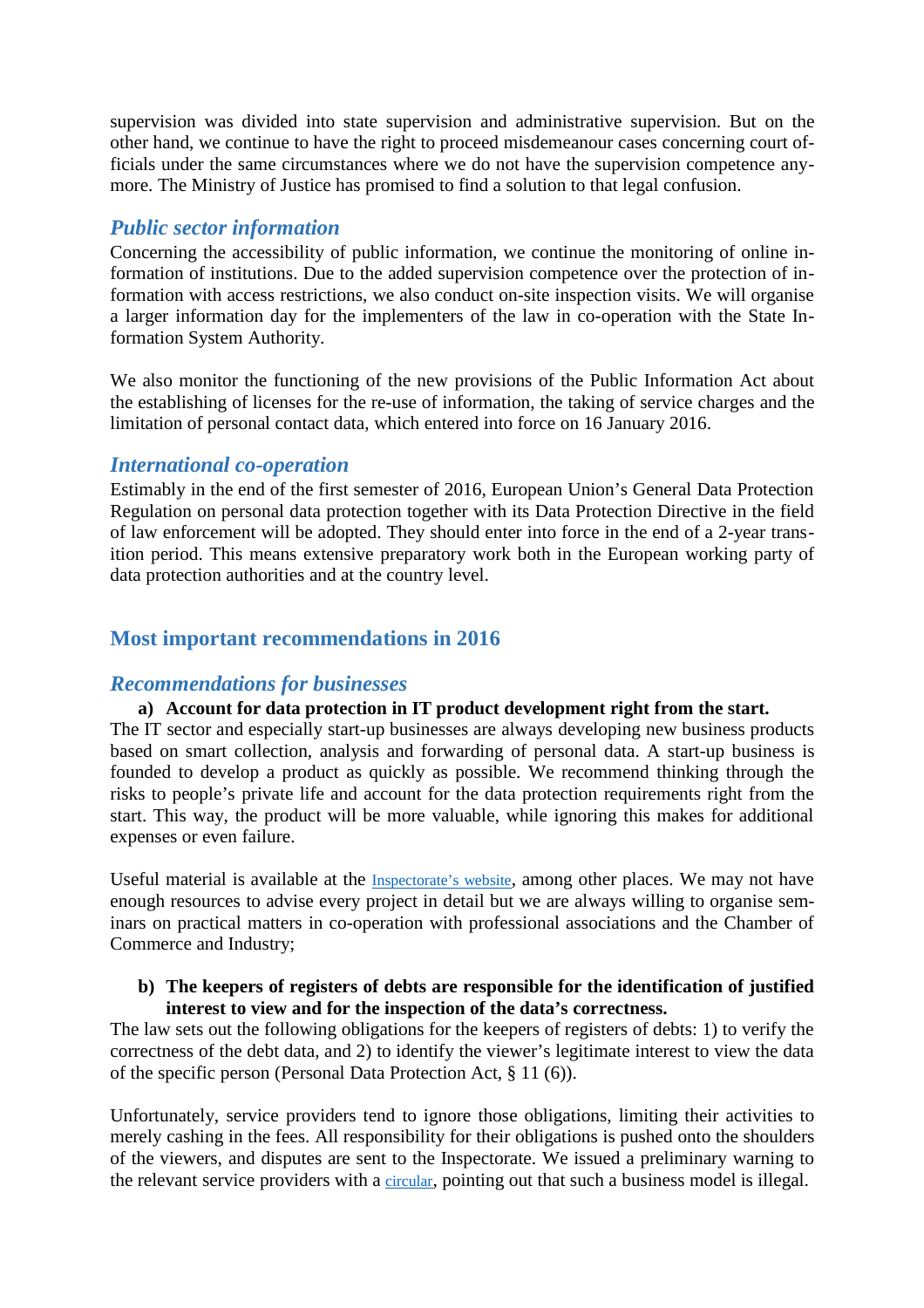We would like to repeat here that if a service provider ignores its obligations, we will apply sanctions not to the viewer but to the service provider enabling the option to view the data;

#### **c) Avoid a central database when creating a positive credit register, and restrict queries so that they can be made only if filing a loan application.**

The businesses of the financial sector and also the Ministry of Justice are discussing the possibility of creating a positive credit register, containing not only negative information (payment problems) but also positive information (all payment obligations to the maximum extent possible, or their absence).

This is a welcome thing if it makes the credit market more favourable to the consumer – helps lower the interests and enliven the competition. But the idea entails two risks. First, the risk of abusing the right to access the information, and second, the risk that the discovery of all payment obligations of a person would lead to more aggressive sales work increasing the number of people ending up with payment problems ("*You still have 20% to go until the payment ceiling of your loan obligations, take another loan!*"). To hedge those risks, we recommend:

- not creating a central database but instead a secure query option across the databases of the relevant credit institutions, similar to the X-Road (every business itself keeps careful watch over the use of its data),
- permitting queries only if the person is applying for a loan, not for credit enterprises to make loan offers of their own,
- clearly setting out the limited circle of businesses having access to the data.

## *Recommendations to public sector bodies*

### **d) To all public sector bodies: use the official e-mail address as the first choice in correspondence**.

The official e-mail address (personal ID code@eesti.ee, registry code@eesti.ee) is set for every Estonian citizen, resident, e-resident and legal person. I recommend using this as the first choice in correspondence. It is secure and makes for faster procedures. Those who have set it upon for themselves or entered their mobile telephone number in the state information portal have also accepted the terms of use of the official e-mail. Pursuant to those terms, the person grants a general future-oriented consent to the serving of procedural documents if the consent is required pursuant to the law. Naturally, the official e-mail address can also be used for sending the person ordinary notices and letters not subject to the legal requirement of serving.

#### **e) To all public sector bodies: take an inventory of access to information and restrictions of that access, and anonymise the web-based document register.**

We also presented those two recommendations last year and the year before, and they are still relevant today. But the amendment to the Public Information Act that entered into force on 16 January 2016 (§ 3.1 (3), § 12 (3.1)) made those two recommendations obligatory;

### **f) To all public sector bodies: put your database keeping in order, and quickly.**

We pointed out in the last year's annual presentation that the general requirements for keeping databases (Chapter 5.1 of the Public Information Act) were being ignored on a wide scale. Starting with 16 January 2016 the supervision over the keeping of databases has been given to the Inspectorate. The Inspectorate and the State Information System Authority co-operate to tidy the register management. We strictly recommend that all keepers of public sector databases: